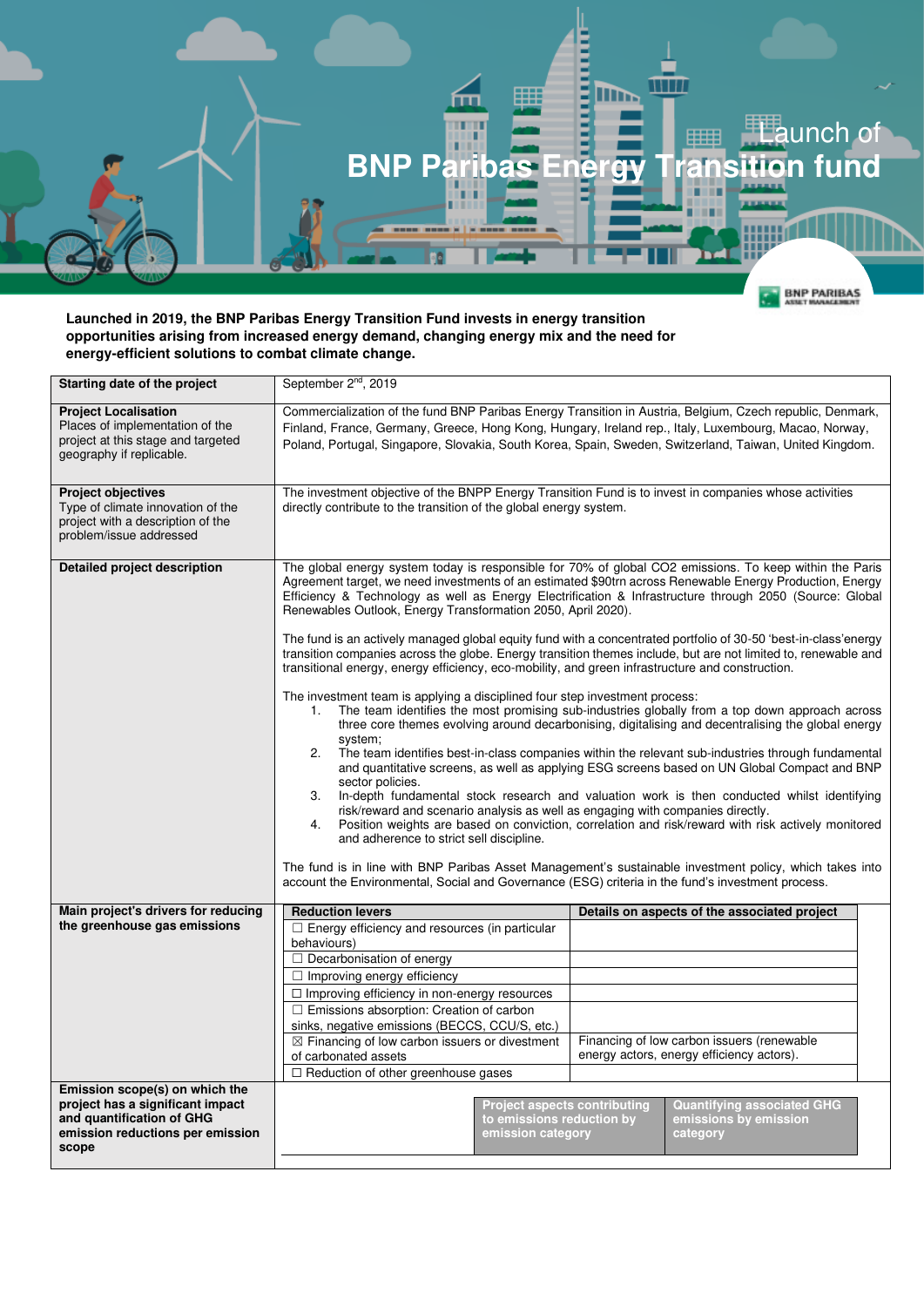|                                                            |                                                                                                     |                                                                                                                                                                                                               | Please respect the<br>quantification methodology                                                       |  |  |
|------------------------------------------------------------|-----------------------------------------------------------------------------------------------------|---------------------------------------------------------------------------------------------------------------------------------------------------------------------------------------------------------------|--------------------------------------------------------------------------------------------------------|--|--|
|                                                            |                                                                                                     |                                                                                                                                                                                                               | used in the Afep rating.                                                                               |  |  |
|                                                            | Reducing the company's carbon dependency                                                            |                                                                                                                                                                                                               |                                                                                                        |  |  |
|                                                            | Scope 1<br>Direct emissions generated by                                                            |                                                                                                                                                                                                               |                                                                                                        |  |  |
|                                                            | the company's business.<br>Scope 2                                                                  |                                                                                                                                                                                                               |                                                                                                        |  |  |
|                                                            | Indirect emissions associated<br>with the company's electricity                                     |                                                                                                                                                                                                               |                                                                                                        |  |  |
|                                                            | and heat consumption.                                                                               |                                                                                                                                                                                                               |                                                                                                        |  |  |
|                                                            | Scope 3<br>Emissions induced (upstream                                                              | Financing of low carbon<br>issuers                                                                                                                                                                            | 180.55 (Benchmark: 191.75):<br>Carbon intensity (tons of                                               |  |  |
|                                                            | or downstream) by the                                                                               |                                                                                                                                                                                                               | CO2/ $\notin$ m, scope 1+2)                                                                            |  |  |
|                                                            | company's activities, products<br>and/or services on its value                                      |                                                                                                                                                                                                               |                                                                                                        |  |  |
|                                                            | chain.<br>Increasing carbon sinks                                                                   |                                                                                                                                                                                                               |                                                                                                        |  |  |
|                                                            | <b>Emissions absorption</b>                                                                         |                                                                                                                                                                                                               |                                                                                                        |  |  |
|                                                            | Carbon sink creation, (BECCS,<br>$CCU/S$                                                            |                                                                                                                                                                                                               |                                                                                                        |  |  |
|                                                            | GHG emissions avoided by the company in others                                                      |                                                                                                                                                                                                               |                                                                                                        |  |  |
|                                                            | <b>Emissions avoided</b><br>Emissions avoided by the                                                |                                                                                                                                                                                                               |                                                                                                        |  |  |
|                                                            | activities, products and/or                                                                         |                                                                                                                                                                                                               |                                                                                                        |  |  |
|                                                            | services of the company                                                                             |                                                                                                                                                                                                               |                                                                                                        |  |  |
|                                                            | sponsoring the project or by<br>financing emissions reduction                                       |                                                                                                                                                                                                               |                                                                                                        |  |  |
|                                                            | projects.                                                                                           |                                                                                                                                                                                                               |                                                                                                        |  |  |
|                                                            |                                                                                                     | Calculation details or other remarks: The carbon intensity of the fund is the sum of the emissions (in                                                                                                        |                                                                                                        |  |  |
|                                                            |                                                                                                     |                                                                                                                                                                                                               | tonnes of CO2) of Scope 1 and 2 divided by the company's revenues (€m), weighted by the weight of each |  |  |
|                                                            | company in the fund.                                                                                |                                                                                                                                                                                                               |                                                                                                        |  |  |
| Modality of verification of the                            |                                                                                                     | Calculation methods used (ADEME base, GHG protocol, etc.) : BNP Paribas Asset Management,                                                                                                                     |                                                                                                        |  |  |
| quantification.                                            | TruCost, CDP<br>Calculation verification (internal or external): Internal and external verification |                                                                                                                                                                                                               |                                                                                                        |  |  |
|                                                            |                                                                                                     |                                                                                                                                                                                                               |                                                                                                        |  |  |
|                                                            |                                                                                                     |                                                                                                                                                                                                               |                                                                                                        |  |  |
| Other environmental and social<br>benefits of the project  |                                                                                                     | Projects funded by the BNP Paribas Energy Transition Fund relate in particular to SDGs 7 (clean and<br>affordable energy), SDG 9 (industry, innovation and infrastructure) and SDG 11 (sustainable cities and |                                                                                                        |  |  |
| <b>Project maturity level</b>                              | communities).<br>$\Box$ Laboratory prototype test (TRL 7)                                           |                                                                                                                                                                                                               |                                                                                                        |  |  |
|                                                            | $\Box$ Real Test (TRL 7-8)                                                                          |                                                                                                                                                                                                               |                                                                                                        |  |  |
|                                                            | $\Box$ Pre commercial prototype (TRL 9)                                                             |                                                                                                                                                                                                               |                                                                                                        |  |  |
|                                                            | $\Box$ Small scale implementation                                                                   |                                                                                                                                                                                                               |                                                                                                        |  |  |
|                                                            | $\boxtimes$ Medium to large scale implementation                                                    |                                                                                                                                                                                                               |                                                                                                        |  |  |
|                                                            |                                                                                                     | Remarks The project was built and delivered in September 2020.                                                                                                                                                |                                                                                                        |  |  |
|                                                            |                                                                                                     |                                                                                                                                                                                                               |                                                                                                        |  |  |
| Capacity and conditions of the                             | <b>NA</b>                                                                                           |                                                                                                                                                                                                               |                                                                                                        |  |  |
| project reproducibility, with<br>associated climate impact |                                                                                                     |                                                                                                                                                                                                               |                                                                                                        |  |  |
| mitigation potential                                       |                                                                                                     |                                                                                                                                                                                                               |                                                                                                        |  |  |
| Amount of investment made (in $\epsilon$ )                 | Regular reports to investors on the life of funded projects                                         | Fund amount: 3 188 million EUR at 30th April 2021                                                                                                                                                             |                                                                                                        |  |  |
| Economic profitability of the                              | $\Box$ CT (0-3 years)                                                                               |                                                                                                                                                                                                               |                                                                                                        |  |  |
| project (ROI)                                              | $\boxtimes$ MT (4-10 years)                                                                         |                                                                                                                                                                                                               |                                                                                                        |  |  |
|                                                            | $\Box$ LT ( $> 10$ years old)                                                                       |                                                                                                                                                                                                               |                                                                                                        |  |  |
|                                                            | <b>Remarks: Not disclosed</b>                                                                       |                                                                                                                                                                                                               |                                                                                                        |  |  |
| <b>Engaged partnerships</b>                                | No partnership has been engaged through this project.                                               |                                                                                                                                                                                                               |                                                                                                        |  |  |
| Open comments from the project<br>owner                    |                                                                                                     |                                                                                                                                                                                                               |                                                                                                        |  |  |
| Learn more about the project                               |                                                                                                     |                                                                                                                                                                                                               |                                                                                                        |  |  |
| Contact the company carrying the                           | BNPPAMFR.SupportcommercialFrance@bnpparibas.com                                                     |                                                                                                                                                                                                               |                                                                                                        |  |  |
| project<br><b>Project URL links</b>                        |                                                                                                     | https://www.bnpparibas-am.co.uk/professional-investors/our-funds/featured-funds/bnp-paribas-energy-                                                                                                           |                                                                                                        |  |  |
|                                                            | transition-suite/                                                                                   |                                                                                                                                                                                                               |                                                                                                        |  |  |